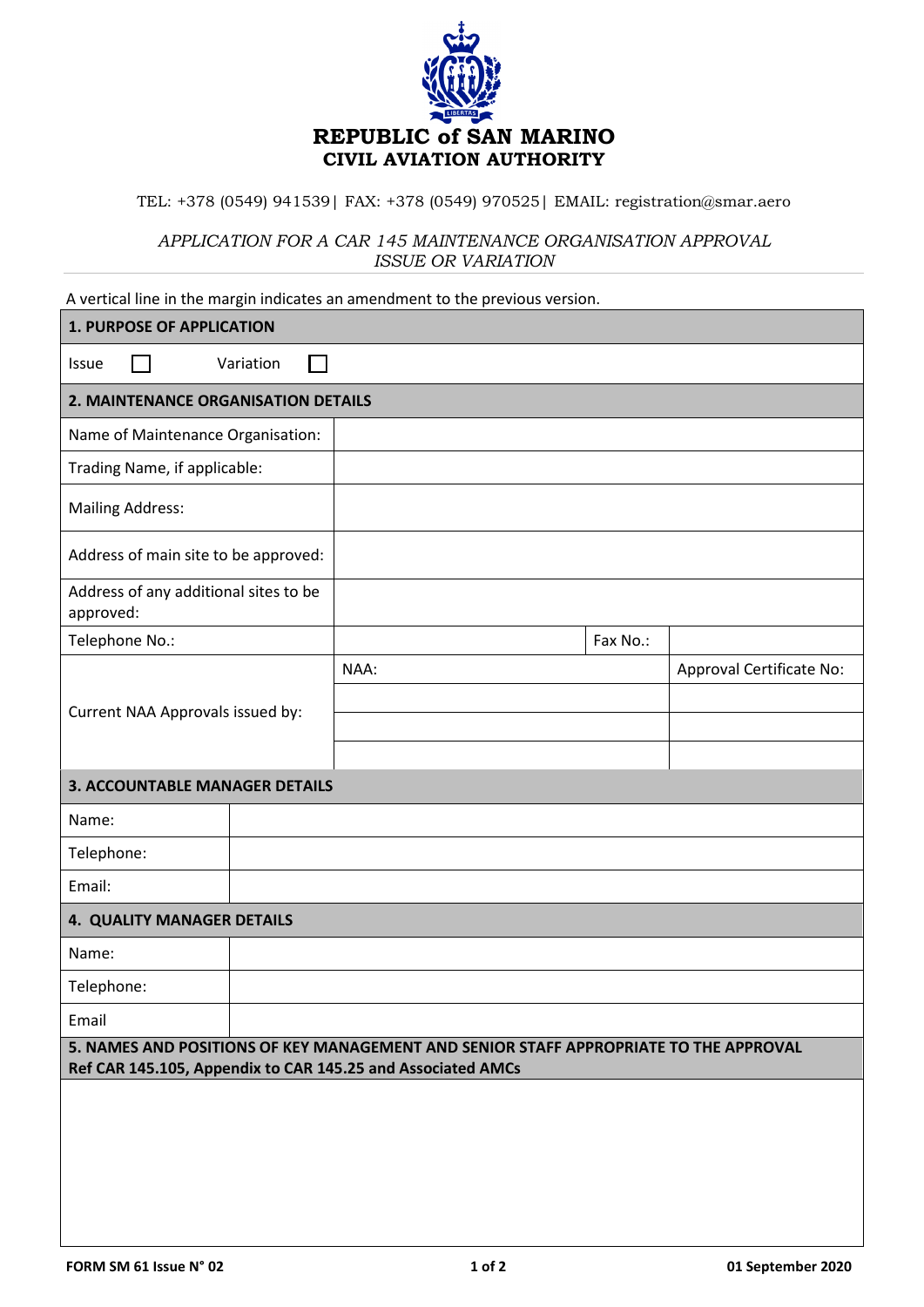

|                                                                                                          | 6. SUPPORTING DOCUMENTATION (to be submitted with the application)                                         |            |  |  |  |
|----------------------------------------------------------------------------------------------------------|------------------------------------------------------------------------------------------------------------|------------|--|--|--|
|                                                                                                          | Each Appendix is to be used as a checklist to assist Organisations in their compliance with the applicable |            |  |  |  |
|                                                                                                          | requirements pertaining to an approval for initial issue or variation:                                     |            |  |  |  |
| Appendix 1                                                                                               | Checklist for the Submission of an Initial CAR 145 Approval Based on an Existing NAA<br>Approval           |            |  |  |  |
| Appendix 2                                                                                               | Checklist for the Submission of an Initial Stand-Alone CAR 145 Approval                                    |            |  |  |  |
| Appendix 3                                                                                               | Checklist for the Submission of a Variation to a CAR 145 Approval Based on an Existing NAA<br>Approval     |            |  |  |  |
| Appendix 4                                                                                               | Checklist for the Submission of a Variation to a Stand-Alone CAR 145 Approval                              |            |  |  |  |
| 7. SCOPE OF WORK APPLIED FOR                                                                             |                                                                                                            |            |  |  |  |
|                                                                                                          |                                                                                                            |            |  |  |  |
| <b>8. PRINCIPLE POINT OF CONTACT</b><br>Details of person responsible for administering this application |                                                                                                            |            |  |  |  |
| Date:                                                                                                    |                                                                                                            | Position:  |  |  |  |
| Telephone No.:                                                                                           |                                                                                                            | Email:     |  |  |  |
| Name:                                                                                                    |                                                                                                            | Signature: |  |  |  |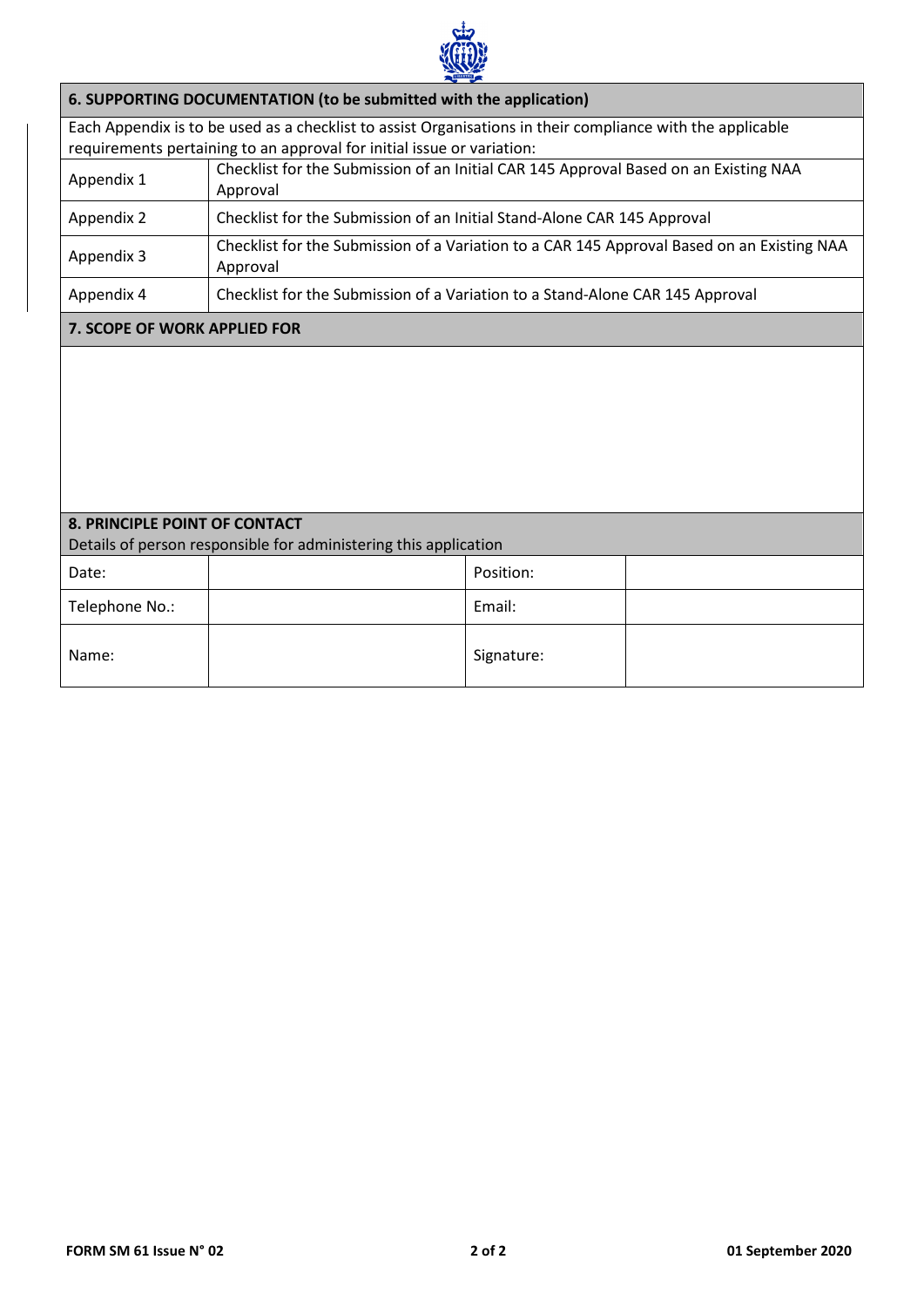

### **APPENDIX 1 TO FORM SM 61**

# **CHECKLIST FOR THE SUBMISSION OF AN INITIAL CAR 145 APPROVAL BASED ON AN EXISTING NAA APPROVAL**

This checklist is applicable to an organisation that holds an aircraft maintenance approval granted by a National Aviation Authority (NAA) and wished to apply for a rating and scope of approval that does not exist in their NAA approval.

**Note:** The Comments field is to enable a more detailed description of the status of the item, i.e. intended date of submission, if required for clarification.

| No.            | if included,<br><b>Item</b>                                                                                                           | <b>Tick</b> | <b>Comments</b> |
|----------------|---------------------------------------------------------------------------------------------------------------------------------------|-------------|-----------------|
| $\mathbf{1}$   | Completed Application for CAR 145 Maintenance Organisation Approval for<br>Initial (Form SM 61)                                       |             |                 |
| 2              | Maintenance Organisation's NAA approval certificate                                                                                   |             |                 |
| 3              | NAA approved Maintenance Organisation Exposition (MOE) or equivalent<br>document                                                      |             |                 |
| 4              | Any documents referenced in the MOE necessary for the approval e.g. a<br>separate Safety and Quality Manual, if applicable            |             |                 |
| 5.             | List of certifying staff                                                                                                              |             |                 |
| 6              | Completed Form SM 54A _ Management Personnel Nomination for CAR<br>145; Personnel resume (CVs) and qualifications should be presented |             |                 |
| $\overline{7}$ | Any supporting documents related to the nominated personnel<br>competence (i.e. licence, training certificates etc)                   |             |                 |
| 8              | Completed Form SM 102C _ Application for Acceptance of a CAR 145 SMS<br>Manual along with a copy of SMS Manual                        |             |                 |
| 9              | San Marino MOE Supplement<br>(a template will be provided after submission of Form SM 61)                                             |             |                 |
|                | Other supporting documentation included with application (list):                                                                      |             |                 |
| 10             |                                                                                                                                       |             |                 |
| 11             |                                                                                                                                       |             |                 |
| 12             |                                                                                                                                       |             |                 |
| 13             |                                                                                                                                       |             |                 |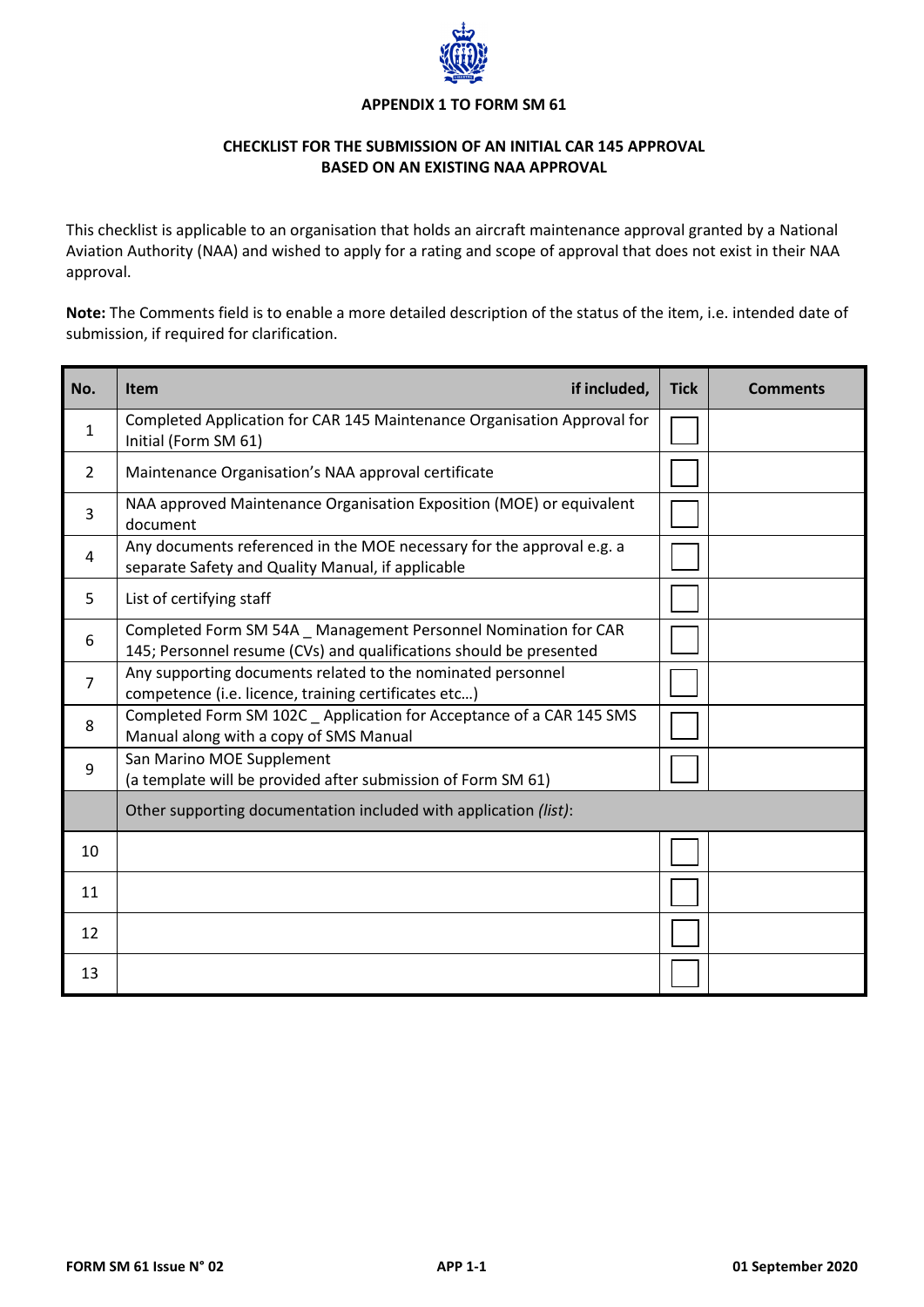

### **APPENDIX 2 TO FORM SM 61**

## **CHECKLIST FOR THE SUBMISSION OF AN INITIAL STAND-ALONE CAR 145 APPROVAL**

This checklist is applicable to an organisation that does not hold a valid aircraft maintenance approval and wished to apply for a stand-alone approval.

**Note:** The Comments field is to enable a more detailed description of the status of the item, i.e. intended date of submission, if required for clarification.

| No.            | if included,<br><b>Item</b>                                                                                                           | <b>Tick</b> | <b>Comments</b> |
|----------------|---------------------------------------------------------------------------------------------------------------------------------------|-------------|-----------------|
| $\mathbf{1}$   | Completed Application for CAR 145 Maintenance Organisation Approval for<br>Initial (Form SM 61)                                       |             |                 |
| 2              | Maintenance Organisation's NAA approval certificate                                                                                   |             |                 |
| 3              | Maintenance Organisation Exposition (MOE) in accordance with CAP 26                                                                   |             |                 |
| 4              | Any documents referenced in the MOE necessary for the approval e.g. a<br>separate Safety and Quality Manual, if applicable            |             |                 |
| 5              | Copy of the list of certifying staff;                                                                                                 |             |                 |
| 6              | Completed Form SM 54A _ Management Personnel Nomination for CAR<br>145; Personnel resume (CVs) and qualifications should be presented |             |                 |
| $\overline{7}$ | Any supporting documents related to the nominated personnel<br>competence (i.e. licence, training certificates etc)                   |             |                 |
| 8              | Completed Form SM 102C _ Application for Acceptance of a CAR 145 SMS<br>Manual along with a copy of SMS Manual                        |             |                 |
|                | Other supporting documentation included with application (list):                                                                      |             |                 |
| 9              |                                                                                                                                       |             |                 |
| 10             |                                                                                                                                       |             |                 |
| 11             |                                                                                                                                       |             |                 |
| 12             |                                                                                                                                       |             |                 |

l,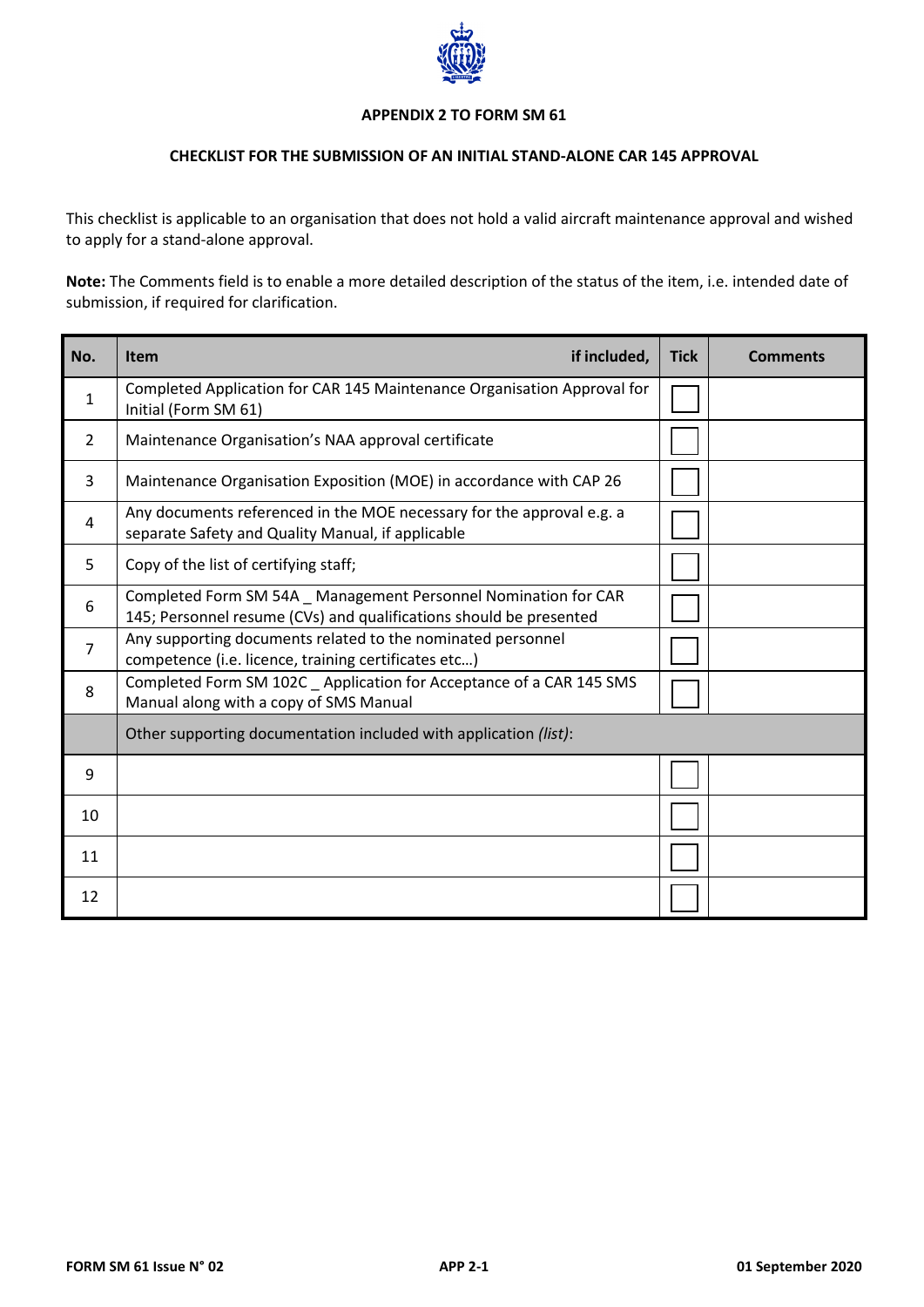

#### **APPENDIX 3 TO FORM SM 61**

# **CHECKLIST FOR THE SUBMISSION OF A VARIATION TO A CAR 145 APPROVAL BASED ON AN EXISTING NAA APPROVAL**

**Note:** The Comments field is to enable a more detailed description of the status of the item, i.e. intended date of submission, if required for clarification.

| No.            | if included,<br><b>Item</b>                                                                                                                           | <b>Tick</b> | <b>Comments</b> |
|----------------|-------------------------------------------------------------------------------------------------------------------------------------------------------|-------------|-----------------|
| $\mathbf{1}$   | Completed Application for CAR 145 Maintenance Organisation Approval for<br>Variation (Form SM 61)                                                     |             |                 |
| $\mathfrak{D}$ | Management of Change documented records addressing the Variation of<br>CAR 145 Approval                                                               |             |                 |
| 3              | Completed Form SM 61A Application for CAR 145 MOE Amendment<br>Approval                                                                               |             |                 |
| 4              | Amended MOE                                                                                                                                           |             |                 |
| 5              | Amendment to any documents referenced in the MOE necessary for the<br>approval e.g. a separate Safety and Quality Manual, if applicable               |             |                 |
| 6              | Completed Form SM 102C _ Application for Acceptance of a CAR 145 SMS<br>Manual for amendment/revision along with amended SMS Manual, if<br>applicable |             |                 |
| $\overline{7}$ | Completed Form SM 54A _ Management Personnel Nomination for CAR<br>145; if any change in personnel                                                    |             |                 |
| 8              | Any supporting documents related to the new nominated personnel<br>competence (i.e. licence, training certificates etc)                               |             |                 |
|                | Other supporting documentation included with application (list):                                                                                      |             |                 |
| 9              |                                                                                                                                                       |             |                 |
| 10             |                                                                                                                                                       |             |                 |
| 11             |                                                                                                                                                       |             |                 |
| 12             |                                                                                                                                                       |             |                 |